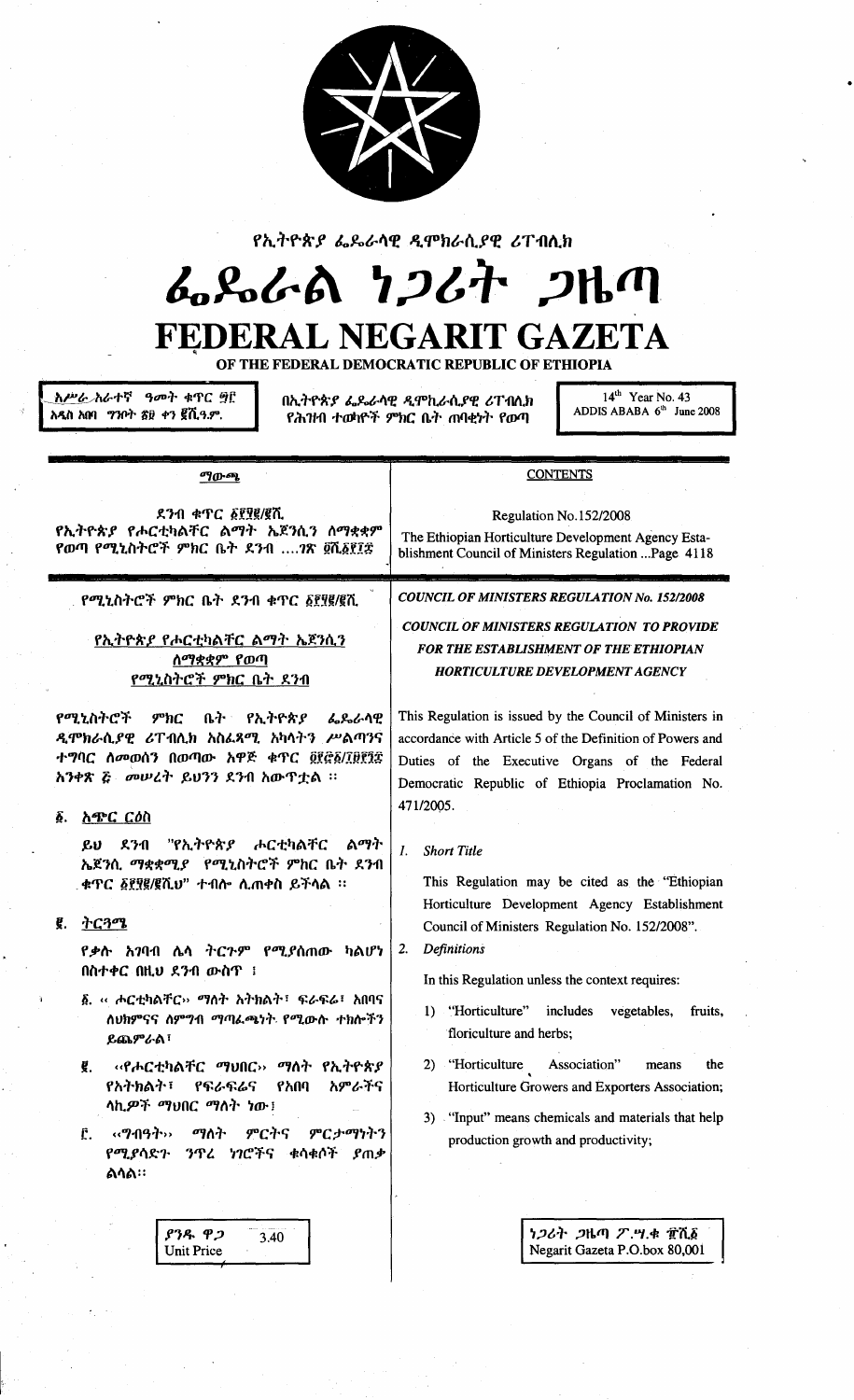#### ገጽ ፬ሺ፩፻፲፱ ፌዶራል ነ*ጋ*ሪት ጋዜጣ ቁጥር ፵፫ ግንቦት ፳፱ ቀን ፪ሺ ዓ.ም.

- Federal Negarit Gazeta \_No. 43 June 6<sup>th</sup> 2008 Page 4119
- ፬. ‹‹ባለድርሻዎች›› ማስት በሖርቲካልቸር ልማት በቀዋታና በተዘዋዋሪ በልማቱ ተሳታፊ የሆኑ የመንግሥትና የግል ደርጅቶች፣ መንግሥታዊ ያልሆኑ ድርጅቶች፣ ማህበራትና ሌሎች ሰዎች ናቸው ፤
- ?. <<**?'ን**ግድ መሠረተ ልማት›› ማስት የሖርቲካል ቸር ንግዱን ስማሳሰጥ የሚያስፌልጉ የመሠ ረተ ልማት ግንባታዎች ናቸው፤
- ፮. ‹‹የምግብ ደህንነት መስፌርቶች›› ማስት የአት ምርት ክልትና ፍራፍሬ ለስ*ዎች* ጤና ተስማሚ መሆናቸውን ስማሬ*ጋገ*ዋ የወጡ የአገር ውስጥና የውጭ መስፌርቶችን ያጠቃ ልሳል፡
- <‹ዩሮ-*ጋ*ፕ›› *ጣ*ለት የአውሮፓ ሕብረት  $\ddot{\mathbf{z}}$ . የማብርና ሰብሎች አመራረትና እንክብካቤ የጥራት መስፌርት ነው፤
- **Т.** <<ክልል›› *ሚ*ስት ብኢትዮጵያ: *ፌ*ዶ ራሳዊ **ይምክራሲያዊ**  $\mathcal{L}$ ፐብሊክ ሕገመንግሥት አንቀጽ ፵፯ (፩) ላይ የተመለከተው ማንኛውም ክልል ሲሆን የአዲስ አበባና የድሬዳዋ ከተማ አስተዳደሮችን ይጨምራል፤
- ወይም ‹‹ሚኒስትር›› ማሰት  $\ddot{\bm{\mathcal{Y}}}. \quad \mathsf{\leftarrow}\mathsf{\leftarrow}\mathsf{\leftarrow}\mathsf{\leftarrow}\mathsf{\leftarrow}\mathsf{\leftarrow}\mathsf{\leftarrow}\mathsf{\leftarrow}\mathsf{\leftarrow}\mathsf{\leftarrow}\mathsf{\leftarrow}\mathsf{\leftarrow}\mathsf{\leftarrow}\mathsf{\leftarrow}\mathsf{\leftarrow}\mathsf{\leftarrow}\mathsf{\leftarrow}\mathsf{\leftarrow}\mathsf{\leftarrow}\mathsf{\leftarrow}\mathsf{\leftarrow}\mathsf{\leftarrow}\mathsf{\leftarrow}\mathsf{\leftarrow}\mathsf{\leftarrow}\mathsf{\leftarrow}\mathsf{\leftarrow}\mathsf{\leftarrow}\mathsf{\leftarrow}\mathsf{\leftarrow}\mathsf{\leftarrow}\mathsf{\leftarrow}\mathsf{\leftarrow}\mathsf{\leftarrow}\$ እንደቅደም ተከተሰ የግብርናና ገጠር ልማት ሚኒስቴር ወይም ሚኒስትር ነው፤
- ፲. ‹‹ሰው›› *ማስት* የተፌዋሮ ሰው ወይም በሕግ የሰውነት መብት የተሰጠው አካል ነው።
- መቋቋም Ë.
	- ፩. የኢትዮጵያ የሖርቲካልቸር ልማት ኤጀንሲ  $\langle hH, \upsilon \mid f' \rangle$ ሳ << $\langle h \mathfrak{K}^2 h \rangle$ >>  $\langle h \mathfrak{K}^2 h \mathfrak{N} \rangle$  ( $\langle \upsilon \rangle$ <u>የሕግ ሰውነት ያለው ራሱን የቻስ የፌ</u>ዴራስ  $\omega$ ?? $\nu$ <sup>2</sup>  $\omega$  $\nu$ 2 $\beta$   $\beta$ <sup>2</sup>  $\nu$ <sup>2</sup>  $\omega$ <sub>2</sub>  $\alpha$ <sub>2</sub>  $\alpha$ ተቋቀሟል።
	- ፪ ኤጀንሲው ተጠሪካቱ ሰሚኒስቴሩ ይሆናል።
- <u>፬. የኤጀንሲው ዓሳማ</u>

ኤጀንሲው የሚከተሱት ዓሳማዎች ይኖሩታል፡፡

- ፩. የሖርቲካልቸር ምርትና ምርታማነት በተፋጠ ነና በቀጣይነት እንዲያድግ የማብቃት፣
- ዓለም አቀፍ የምግብ ደህንነት መስሬርቶችን  $\vec{g}$ . የሚያሚሉ የሖርቲካልቸር ምርቶች ሰውጭ *ገ*በደ በዓይነትና በብዛት የሚቀርቡበትን ሁኔታ የማመቻቸት ፣ እና
- <u>ë. ድ*ጋ*ፍ ሰጪ አንል</u>ማሎቶችን ያስተባብራል።
- $4)$ "Stakeholders" means government and private organizations, that participate directly or indirectly in horticulture development, nongovernmental organizations; associations and other persons;
- 5) "Trade Infrastructure" means infrastructure facilities required for conducting efficient horticulture trade;
- 6) "Food Safety Standards" include domestic and foreign standards enacted to ensure the safety of vegetables and fruits for human consumption;
- 7) "Euro-gap" means European's quality standard for agriculture produce;
- 8) "Region" means any region referred to in Article 47 (1) of the Constitution of the Federal Democratic Republic of Ethiopia and includes Addis Ababa and Diredawa City Administrations:
- 9) "Ministry" or "Minister" means the Ministry or Minister of Agriculture and Rural Development, respectively;
- 10) "Person" means any physical or juridical person.

#### 3. Establishement

- 1) The Ethiopian Horticulture Development Agency (hereinafter the "Agenecy") is hereby established as an autonomous Federal Government Agency having its own legal personality.
- 2) The Agency shall be accountable to the Ministry.

#### 4. Objectives

The Agency shall have the following objectives:

- 1) to ensure the fast and sustainable growth of horticulture production and productivity;
- 2) to facilitate the export of diversified horticulture products which meet internal food safety standards; and
- 3) to coordinate the development of supporting services.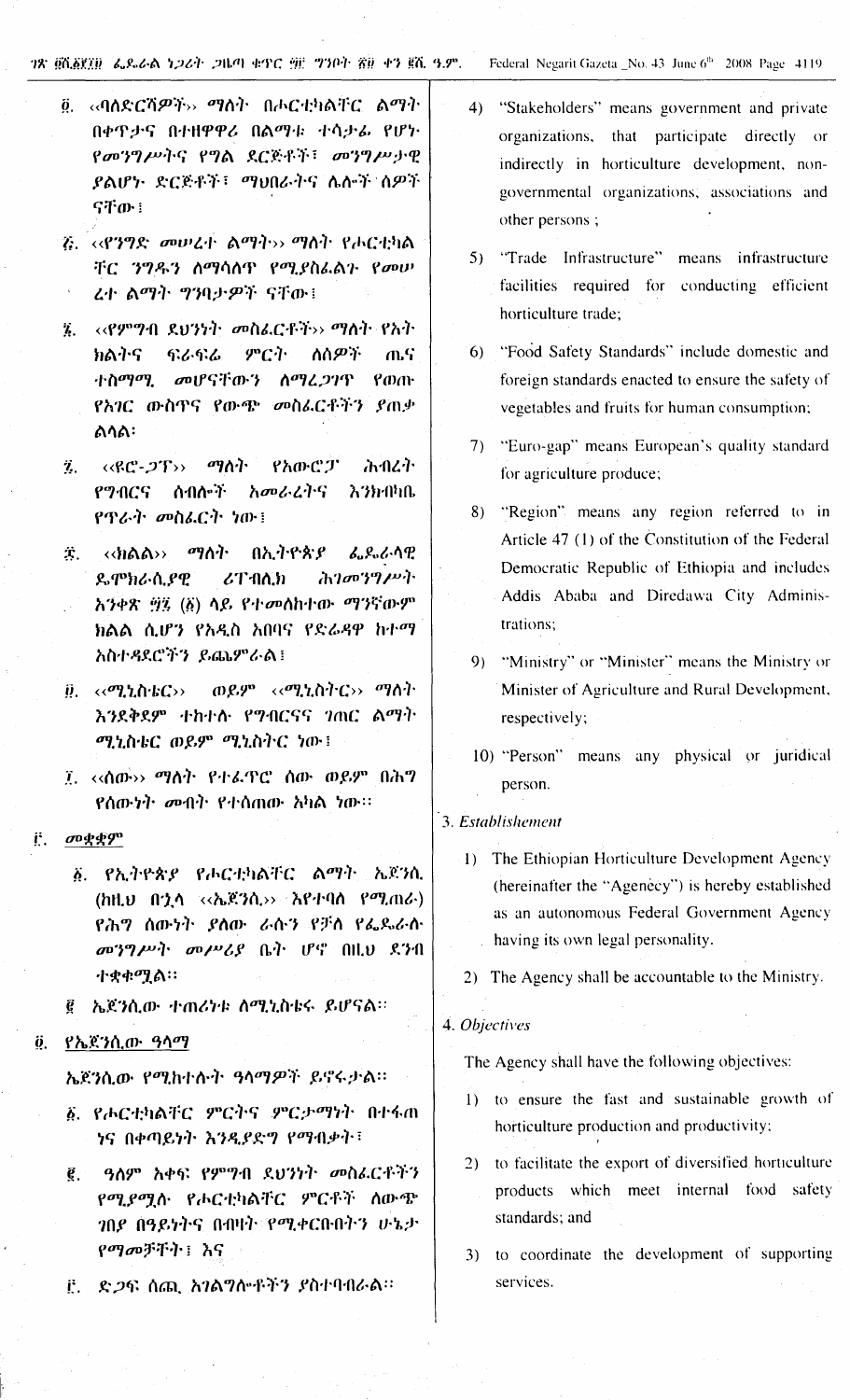ገጽ ፬ሺ፩፻፳ ፌዶራል ነጋሪት ጋዜጣ ቀጥር ፵፫ ግንቦት ፳፱ ቀን ፪ሺ ዓ.ም.

Federal Negarit Gazeta \_No. 43 June 6<sup>th</sup> 2008 Page 4120

### <u>ሯ. የኤጀንሲው ሥልጣንና ተግባራት</u>

ኤጀንሲው የሚከተሱት ሥልጣንና ተግባራት ይኖሩታል!

- ፩. የሖርቲካልቸርን ዘርፍ *ሌ*ጣን *ዕ*ድንትና ቀጣ ይነት ስማሬጋገጥ የሚያግዝ ስትራቴጂ አዘጋጅቶ ሰሚኒስቴሩ ያቀርባል፤ ሲፌቀድም ተፌየሚነቱን ይከታተሳል፤
- ፪. በሖርቲካልቸር ልማት ለሚሰማሩት ባለሀብቶች ለአዋጭነት ጥናት መረጃ ይሰጣል፣ ከክልል አካሳት *ጋ*ር በመተባበር መራትና የግንባታ ፌቃድ እንዲያገኙ ድጋፍ ያደርጋል፤ አፌጻ ጸሙን ይከታተሳል!
- በወቅቱ የመሠረተ ልማት እንዲያገኙ Ê. ሰግንባታው ከውጭ አ*ገ*ር የሚገዙ ግብዓቶች ወደ አገር ውስጥ እንዲገቡ ከአገር ውስጥ የሚጋዙትን ዕቃዎች የግንባታ በወቅቱ እንዲያገኙ ድ*ጋ*ፍ ያደር*ጋ*ል፤ የግንባታውን አፊጻጸም ይከታተሳል!
- ፬. የግብዓት አቅርቦትና አገልግሎት የሚሻሻልበትን ሁኔታ በማጥናት ስሚኒስቴሩ **ያቀርባል**፣ ሲፌቀድም ተግባራዊነቱን ይከታተሳል፤
- በሖርቲካልቸር ልማት ከአርሶአደሩ  $\bar{c}$  .  $2C$ ተዋውሰው ስመሰማራት የሚፌል<u>ጉ</u>ትን ባስ ሀብቶች ከክልሎችና ከአርሶ አደር ማህበራት *ጋ*ር በመተባበር በአርሶ አደር ምልመሳና አደረጃጀት ያግዛል፣ ስለዩሮ-*ጋ*ፐ ሥልጠና ይሰጣል፣ የአሰራር ማኮዋል ያዘ*ጋ*ጃል፣ አፌጻ ጸሙን ይከታተሳል!
- 3. ከክልል የሠራተኛ ጉዳይ ጽሕራት ቤቶች *ጋ*ር በመተባበር የሰው ኃይል አቅርቦት እንዲመቻች ያደር*ጋ*ል፤
- የሖርቲካልቸር ኤክስፖርት ምርቶች በዋጋና Ź. በጥራት ተወዳዳሪነታቸውን ስማፈጋገጥ ከሴ ሎች ሀገሮች ተሞክሮ በመነሳት ስስተሻሰ አመራረት፣ ምርት እንክብካቤ፣ ጥራትና የም *ግ*ብ ደህንነት ከሖርቲካልቸር ማህበር *ጋ*ር በመተባበር ሥልጠናና የምክር አገልግሎት ይሰጣል የመስፌርቶችና የኤክስቴንሽን ፓኬጆ ችና ማኮዋሎች እንዲዘጋጁ ያደርጋል፤
- *ፕራቱን የጠበቀ የንግድ የመሠረተ ልማት* Î. *ግን*ባታ፣ ድ*ጋ*ፍ ሰጪ ተቋሞችና አገልግሎቶች እንዲስፋፉ ከሚመለከታቸው ጋር የተባበራል፤
- ፱. ለአትክልትና ፍራፍሬ ልማት የሎጂስቲክስ ፍላጎት ጥናት በማካሄድ የውሳኔ ሀሳብ ስሚኒስቴሩ ያቀርባል፤ ሲፌቀድም ተግባራዊ *ነቱን ይከታተ*ሳል!

5. Powers and Duties of the Agency

The Agency shall have the powers and duties to:

- 1) prepare and submit to the Ministry a strategy which ensures fast and sustainable growth of horticulture and, upon approval, follow up the implementation of the same;
- provide necessary information to investors  $2)$ undertaking horticulture development feasibility studies and, in cooperation with regional administrations, facilitate access to land and acquisition of construction permits and follow up its implementation;
- 3) assist investors in the clearance of imported construction materials and the timely acquisition of local construction materials so that they will be able to have, in due time, the necessary infrastructure facilities, and follow up the construction of the same;
- $4)$ undertake, and submit to the Ministry, studies to improve the supply of inputs and related services, and follow up its implementation upon approval;
- in cooperation with regional administrations and  $5)$ farmers cooperatives, assist investors wishing to engage in horticulture development, through out growers schemes, in selecting and organizing farmers for such scheme; train farmers in Eurogap, prepare operational manual and follow up its implementation;
- facilitate the supply of man power in cooperation  $6)$ with regional labor offices;
- 7) in cooperation with horticulture association, provide to horticultural farms training and advisory services on best agricultural practice, quality and food safety standards and prepare standards and extension packages and manuals based on best practices of other countries in order ensure price and quality competitive  $\mathsf{to}$ horticulture exports;
- cooperate with concerned bodies for the 8) development of quality trade infrastructure and the expansion of support services and institutions;
- 9) undertake studies on vegetables and fruits logistic demand and submit is recommendations to the Ministry, and follow up its implementation upon approval;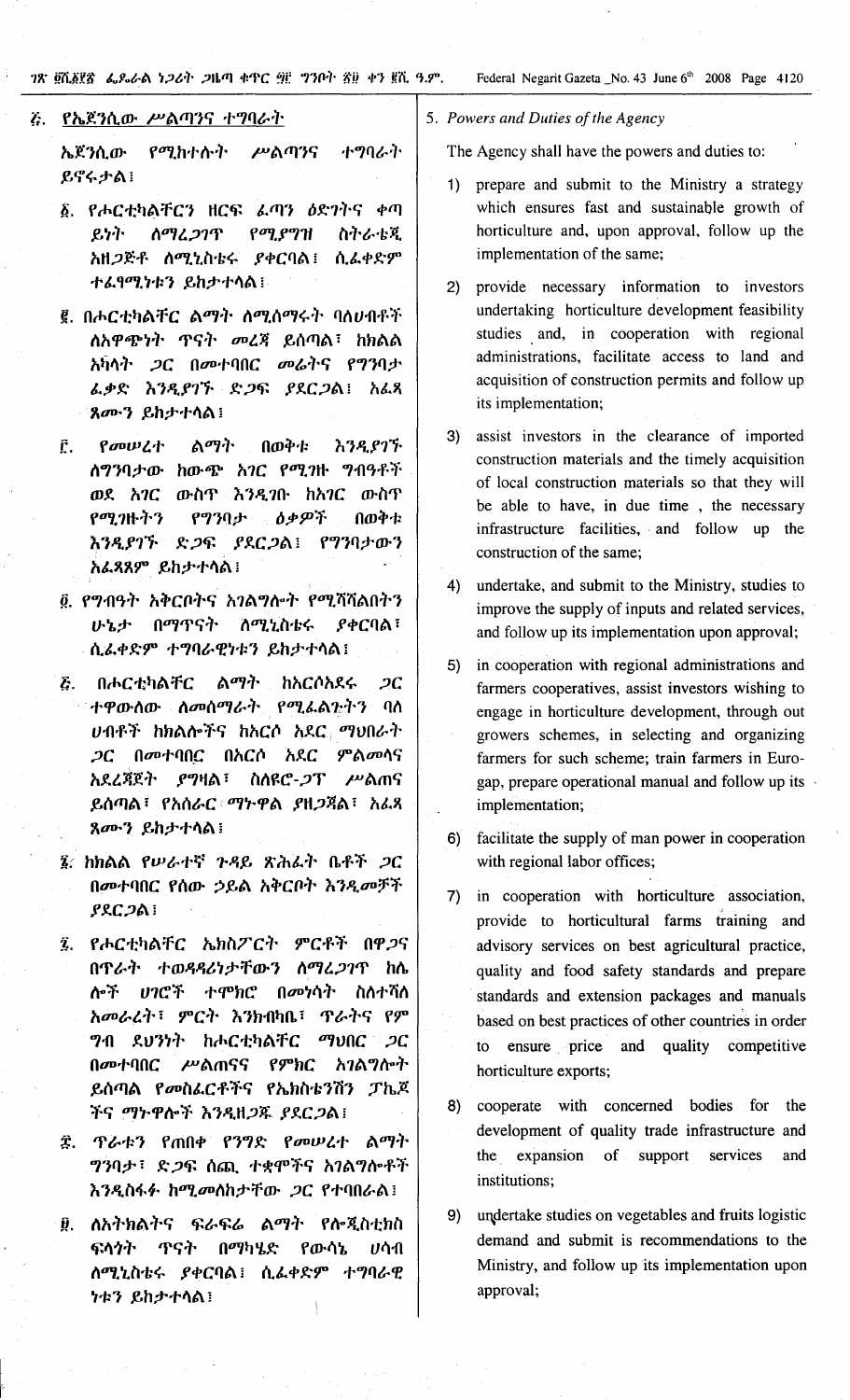- የሖርቲካልቸር ዘር አልሚዎች ወደ ኢትዮጵያ  $\tilde{T}_{\rm eff}$ በስፋት  $199.70 - 0.7 - 3$ ひっとか በማጥናት ለሚኒስቴሩ **ያቀርባል**፣ ሲፌቀድም ナツタム ዊኮቱን ይከታተሳል፤
- ፲፩. የሖርቲካልቸር ገበደ ጥናት ይካሂዳል፣ የገበደ መረጃዎችን የሰበስባል፣ ያሰራጫል፣ የሖርቲ ካልቸር *አ*ምራችና ሳኪ*ዎች* በዓለም አቀፍ ንግድ ትርዒቶች ሳይ እንዲሳተፉ ሁኔታዎች ያመቻቻል!
- ፲፪. የሖርቲካልቸር ማህበርና ሴሎች ባለድርሻዎች የሚሳተፉበት ቋሚ መድረክ በማቋቋም በ*ጋ*ራ ለልማቱ የሚያግዙ እርምጃዎችን ይወስዳል፤ የሆርቲካልቸር ልማት ፐሮግራሞችን ያስተባ ብራል፣ አሬጻጸማቸውን ይከታተሳል፤
- ፲፫ የንብረት ባለቤት ይሆናል፣ ውል ይዋዋላል፣ በራሱ ስም ይከሳል፣ ይከሰሳል፤
- ፲፬. ዓላማዎቹን ከግብ ለማድረስ የሚያስፌልጉ ሌሎች ሕ*ጋዊ ተግባራትን ያ*ከናውናል።
- ጁ የኤጀንሲ አቋም ኤጀንሲው ፤
	- δ. በሚኒስትሩ አቅራቢነት በመንግሥት የሚሾም አንድ ዋና ዳይሬክተር፣ እና
	- ፪. አስፌሳጊው ሥራተኞች ይኖሩታል!
- 3. የዋና ዳይሬክተሩ ሥልጣንና ተግባር
	- $\vec{b}$ . ዋና ዳይሬክተሩ የኤጀንሲው ዋና  $\mu$ አስፌጻሚ በመሆን ከሚኒስቴሩ በሚሰጠው አጠቃሳይ መመሪያ መሠረት የኤጀንሲውን ሥራዎች ይመራል፣ ያስተዳድራል፣ ይቆጣ ጠራል !
	- ፪. በዚህ አንቀጽ ንዑስ አንቀጽ (፩) የተመለከተው አጠቃሳይ አገሳሰጽ እንደተጠበቀ ሆኖ ዋና ዳይሬክተሩ!
		- $U$ ) በዚህ ደንብ አንቀጽ ጅ የተመሰከቱትን የኤጀንሲውን ሥልጣንና ተግባራት በሥራ ላይ ያውሳል !
		- ለ) የፌዴራል ሲቪል ሰርቪስ ሕ*ጎችን መ*ሥ ተከትሎ በመንግሥት くナも ዓላማ በሚጸድቅ  $\omega$   $\omega$ መሠረት የኤጀን ሲውን ሠራተኞች ይቀጥራል፣ ያስተዳ ድራል!
		- ሐ) የኤጀንሲውን የሥራ ፕሮግራምና በጀት አዘ*ጋ*ጅቶ ሰሚኒስቴሩ ያቀርባል፣ ሲጸድ ቅም ተግባራዊ ያደርጋል፤
- undertake, and submit to the Ministry, studies  $10<sub>l</sub>$ on ways and means of attracting horticulture breeders to come to Ethiopia, and follow up its implementation upon approval;
- $11)$ undertake horticulture market studies, and collect and disseminate market information; facilitate the participation of horticulture producers and exporters in international trade fairs:
- $12)$ establish a forum of consultation with horticulture association and other stakeholders and take measures that provide common support to the horticulture development; coordinate and follow up the implementation of the programs.
- $13)$ own properties, enter into contacts, sue and be sued in its own name;
- $14)$ undertake other lawful activities that are conducive to the fulfillment of its objectives.
- 6. Organization of the Agency

The Agency shall have:

- 1) a Director General to be appointed by the Government upon the recommendation of the Minister: and
- 2) the necessary staff.
- 7. Powers and Duties of the Director General
	- 1) The Director General shall be the chief executive officer of the Agency and shall, subject to the general directives of the Ministry, direct administer and control the activities of the agency.
	- Without prejudice to Sub-Article (1) of this  $(2)$ Article, the Director General shall:
		- (a) exercise the powers and duties of the Agency stated under Article 5 of this Regulation;
		- (b) employ and administer employees of the Agency in accordance with directives to be approved by the Government following the basic principles of the federal civil service laws:
		- (c) prepare and submit to the Ministry the work program and budget of the Agency, and implement the same upon approval;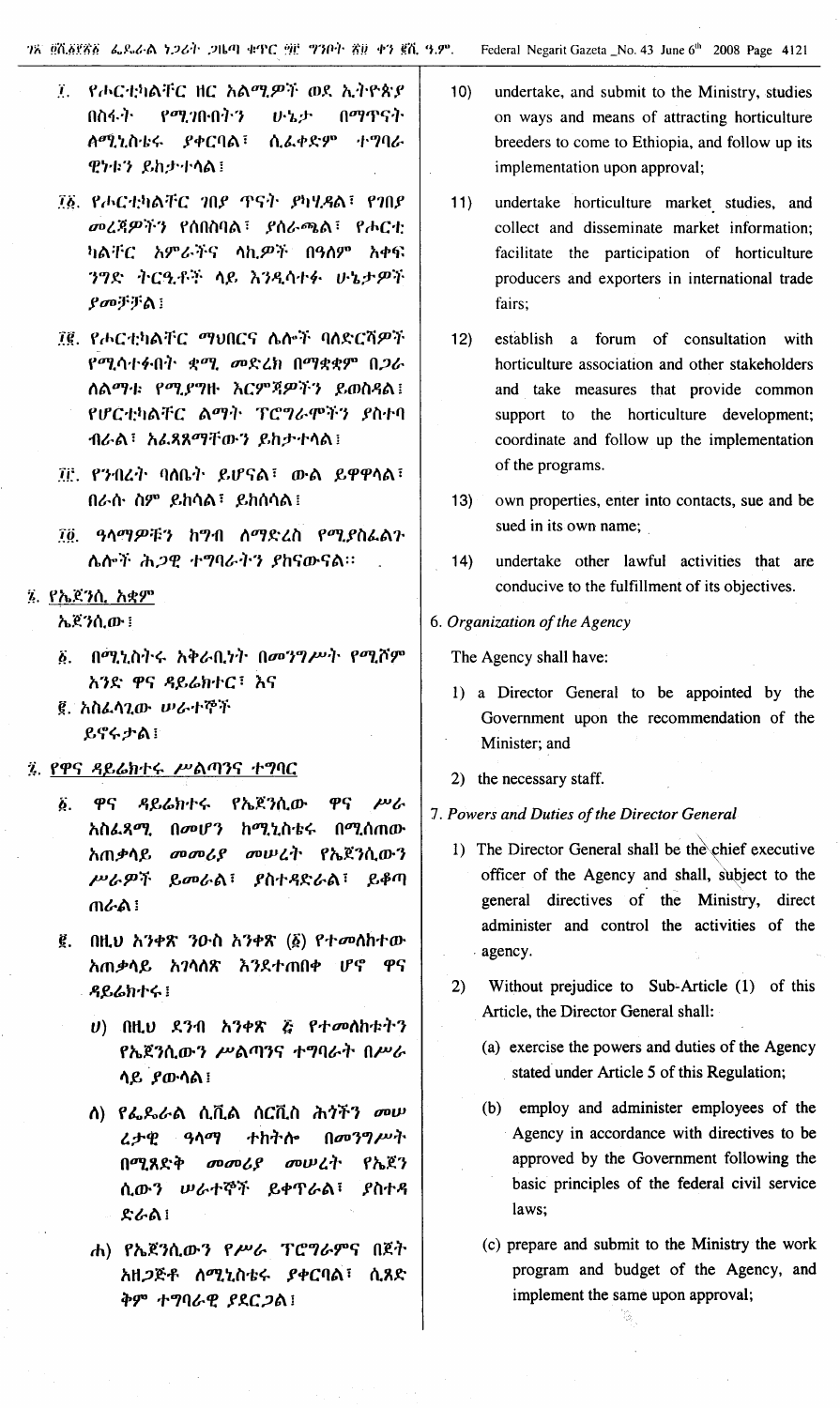- መ) ስኤጀንሲው በተፌቀደው በጀትና የፖሥራ ፕሮግራም መሠረት ገንዘብ ወጪ ያደ  $C.201$
- *い*) ክዎስተኛ ወገኖች ጋር በሚደረጉ ግንኙ ንቶች ኤጀንሲውን ይወክላል፤
- ሬ) የኤጀንሲወ*ን የ*ፖሥራ አሬጻጸምና የሂሳብ ሪፖርቶች አዚጋጅቶ ለሚኒስቴሩ ያቀር  $9A$  :
- ስ) በሚኒስቴሩ የሚሰጡትን ሌሎች ተማባሮች ያክናውናል።
- ij. ዋና ዳይሬክተሩ ለኤጀንሲው *ሥራ* ቅልጥፍና በሚያስፌልግ መጠን ሥልጣንና ተግባሩን በክራል ለኤጀንሲው ለለ ነ ኃሳፊዎችና ወራተኞች በውክልና ሲሰዋ ይችላል።
- 实。ALC:75

የኤጀንሲው በጀት በፌዴራል መንግሥት ይመ ደባል።

- ስለሂማብ መዛግብት  $\ddot{\bm{\theta}}$ ,  $\ddot{\phantom{a}}$ 
	- ፩. ኤጀንሲው የተሟሉና ትክክለኛ የሆኑ የሂሳብ መዛማብት ይይዛል።
	- ፪. የኤጀንሲው የሂሳብ መዛግብትና ገንዘብ ነክ ሰነዶች በዋናው **እዲተር ወይም** ዋናው አዲተር በሚሰይማቸው አዲተሮች በየዓመቱ  $g$ , and and  $\Lambda$  ::
- 7. 8.30. የሚጸናበት 2.ዜ

ይህ ደንብ በፌዴራል ነጋሪት ጋዜጣ ታትሞ ከወጣበት ቀን ጀምሮ የጸና ይሆናል።

አዲስ አበባ ማንቦት ጽ፱ ቀን ፪ሺህ ዓ.ም.

መለስ ዜናዊ የኢትዮጵያ ፌጼራሳዊ ዲሞክራሲያዊ ሪፐብሊክ ጠቅሳይ ሚኒስትር

- (d) effect expenditure in accordance with the approved budget and work program of the Agency;
- (e) represent the Agency in all its dealings with third parties;
- (f) prepare and submit to the Ministry the activity and financial reports of the Agency;
- (g) perform other functions as may be assigned to him by the Ministry.
- 3. The Director General may delegate part of his powers and duties to other officers and staff of the Agency to the extent necessary for the efficient performance of the activities of the Agency.

#### 8. Budget

The Agency's budget shall be allocated by the Federal Government.

- 9. Books of Accounts
	- 1) The agency shall keep complete and accurate books of accounts.
	- 2) The books of accounts of the Agency shall be audited annually by the Auditor General or by auditors assigned by the Auditor General.
- 10. Effective Date

This Regulation shall come into force up on the date of publication in the Federal Negarit Gazeta.

Done at Addis Ababa this 6<sup>th</sup> day of June, 2008.

## **MELES ZENAWI** PRIME MINISTER OF THE FEDERAL DEMOCRATIC REPUBLIC OF ETHIOPIA